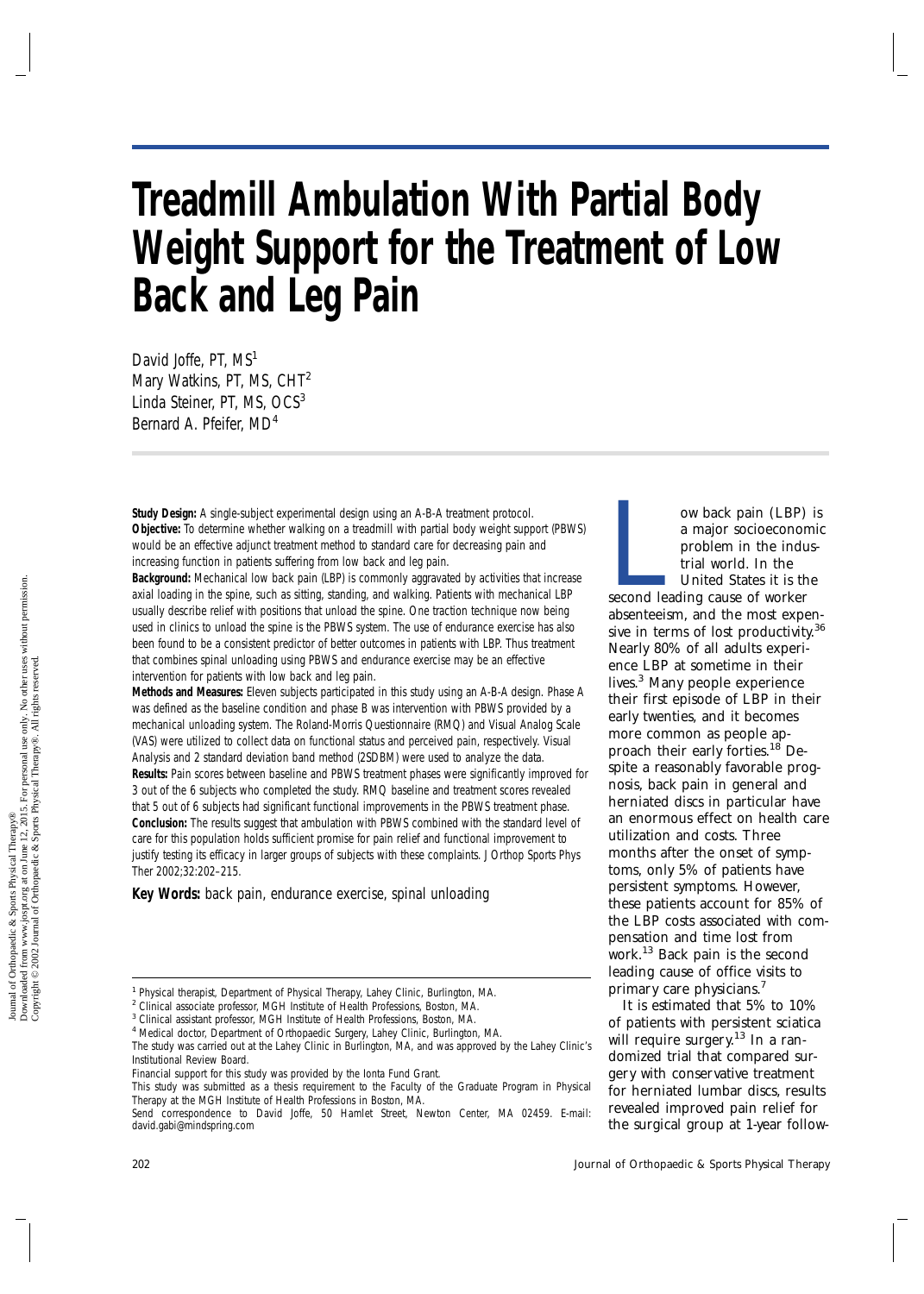up. However no significant differences between groups were found at 4- and 10-year follow-ups.44 This important outcome demonstrates the need to find and implement effective alternative nonsurgical procedures for these patients, which could reduce the number of patients seeking surgery for pain relief. The long-term results of such procedures could be at least equivalent to those of patients who underwent surgery.

Mechanical LBP is commonly aggravated by activities that increase axial loading on the spine, such as sitting, standing, and walking. Patients with radiating lower-extremity pain often present with difficulty ambulating functional distances, as ambulation involves both extension and compressive loading of the spine. These patients usually describe some relief with rest, more particularly with lying down, which unloads the spine and reduces the intradiscal pressure.<sup>27</sup>

Lumbar traction is a therapeutic modality frequently used in the treatment of LBP. It is considered to bring about (1) flattening of the lumbar lordosis (if done in flexion or neutral spine) with distraction of the vertebral bodies and an increase in disc height; $37$  (2) stretching of spinal ligaments and muscles; $^{25}$  (3) a widening of intervertebral foramina; $35$  (4) decreased venous congestion and increased axoplasmic flow to the region; and (5) separation of the facets of the apophyseal joints.<sup>1</sup>

There is still, however, some disagreement among authors as to whether the joints can actually be distracted. Caillet<sup>6</sup> stated that sustained lumbar traction does not physically distract the vertebrae but suggested that its principal effect is to decrease lordosis. Cyriax8 stated unequivocally that not only are the vertebrae distracted, but that a negative pressure develops within the disc that ''sucks'' back any protrusion. Wyke<sup>45</sup> suggested that the stretch imposed by traction influences the mechanoreceptors of the disc, ligaments, and facet joints. The mechanical effects of lumbar traction have been widely described in the literature; however, the results of studies examining clinical effectiveness are conflicting.

The number of satisfactory studies is limited despite thousands of patient-hours spent annually by therapists administering traction on patients with spinal impairments. $24,43$  Many of the available studies performed on the efficacy of traction for back and neck pain do not allow clear conclusions because of methodological flaws in the design and conduct.  $43$ Further, well designed clinical studies are needed for conclusions to be drawn about the efficacy of specific traction techniques.

One traction technique now being used in clinics is the partial body weight support (PBWS) system. Unloading with partial body weight support involves the use of a traction harness and the application of a vertical traction force while the patient ambulates on a treadmill. The traction force is intended to reduce

the gravitational compressive forces on the spine during ambulation and to decrease the patient's pain symptoms. PBWS during locomotion has been used primarily in the treatment of patients with neurological deficits following strokes and spinal cord injuries (partial and complete) $9,11,29$  as well as in other clinical conditions such as lower-extremity fractures, 19 osteoarthritis in the knee, $^{23}$  lower-extremity amputations,<sup>15</sup> ankle sprains and strains,<sup>19</sup> and spinal stenosis.<sup>12</sup> Theoretically, we may expect a decrease in the symptoms of patients with LBP if we are able to decrease the compressive forces on the lumbar spine with the use of a PBWS system. However, the use of this system for these patients has yet to be evaluated.

Jette and Jette<sup>16</sup> found that the use of endurance exercise was the most consistent predictor of better outcomes in patients with spinal impairments in both the emotional and physical health dimensions. They reported that endurance exercises may help to reduce sensitivity to pain, increase blood flow to painful muscles, and increase endorphin levels. These results are supported by the findings of Lindstrom et  $al<sup>22</sup>$  which show that workers with LBP who participated in an individualized exercise program that included some form of endurance exercise returned to work quicker than a control group that did not receive exercise instruction. These findings are also supported by the acute low back pain guidelines published by the Agency of Health Care Policy and Research  $(AHCPR)$ ,<sup>4</sup> which recommends endurance and low-stress aerobic programs such as walking, biking, or swimming.

A treatment plan that combines spinal unloading using PBWS and endurance exercise may be an effective intervention to decrease pain and increase function in patients with low back and leg pain. The purpose of this study was to determine whether walking on a treadmill with the use of PBWS would be an effective adjunct treatment method to the standard care for decreasing pain and increasing functional ability in patients with low back and leg pain.

## **METHODS AND MEASURES**

A single-case experimental design<sup>1,28</sup> using an A-B-A treatment strategy was used to test whether ambulation on a treadmill using PBWS would result in a decrease in patient-reported pain levels and an increase in functional status. This study was reviewed and approved by the Lahey Clinic Institutional Review Board.

## **Patient Selection**

Eleven patients referred to the Lahey Clinic Outpatient Physical Therapy Department with the diagnosis of low back and leg pain were recruited for this study. Specific inclusion criteria consisted of patients between the ages of 18 and 65 years who had

J Orthop Sports Phys Ther • Volume 32 • Number 5 • May 2002 203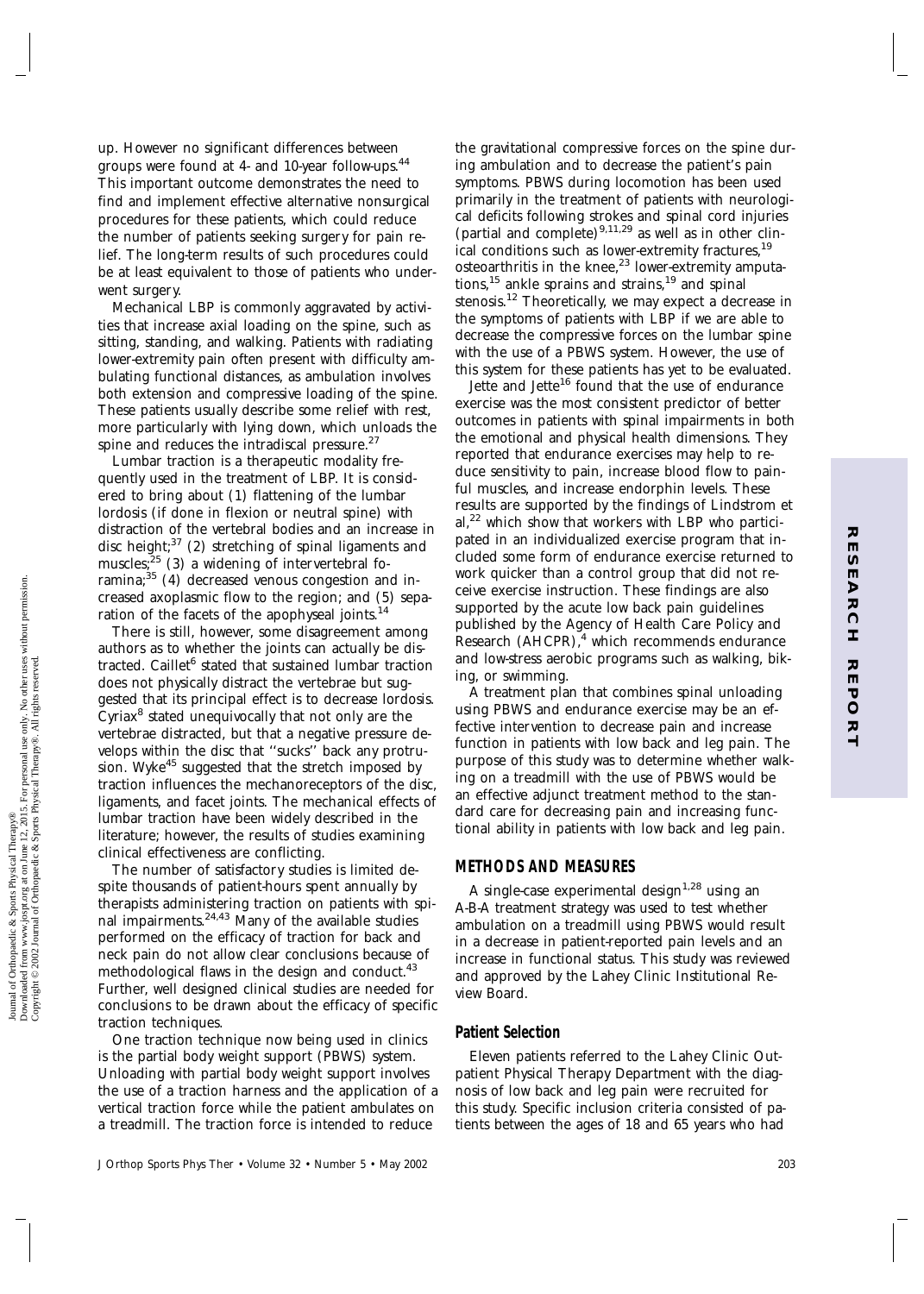been referred to physical therapy with the diagnosis of low back and leg pain. Duration of pain complaints was no longer than 6 months and no less than 1 month.

Each subject underwent a standardized lumbar spine examination as performed at the Lahey Clinic. This included an assessment of the subject's subjective complaints and relevant medical history, active range of motion in the lumbar spine, lower-extremity flexibility testing, myotomal strength and neurological testing, observation of gait abnormalities, and soft tissue and spinal joint palpation.

Patients were excluded if they presented with LBP secondary to neoplastic or metabolic causes, had lumbar spine or lower-extremity surgery within the last year, or were candidates for urgent low back or lower-extremity surgery. Patients presenting with a history of neurological or cardiovascular disease, or both, were also excluded.

Following the initial examination, eligible subjects were invited to participate in the study. The nature of the study was explained and an informed consent form was presented to those who volunteered to participate.

# **Rater**

The investigator was an outpatient physical therapist with seven years experience. He was trained in the testing protocol and the use of all relevant documentation. The investigator administered all tests and measurements and completed all necessary documentation.

#### **Instrumentation and Measurements**

The equipment included a treadmill, a pneumatic unloading station (Vigor Equipment, Inc., Stevensville, MI), gravity lumbar vests (large, medium, and small), and a scale and compressor (Figure 1).

The tools used to obtain data were the Visual Analog Scale (VAS) and the Roland-Morris Questionnaire (RMQ). These measures have been shown to be reliable and sensitive to change in patients with LBP.<sup>20,21,32,41</sup> The VAS was used to assess perceived changes in pain levels  $(0 = no \,\text{pain}, 10 = \text{worst} \,\text{pain})$ imaginable). Patients rated their pain levels before and after every treatment.

The RMQ was used to assess changes in the patient's functional status. The RMQ is a selfadministered questionnaire that assesses pain-related disability in patients with LBP. Each of the 24 items is scored as 1 if endorsed and 0 if not endorsed. The scores can vary from 0 (no disability) to 24 (severe disability). During the study, subjects completed the questionnaire prior to the start of phase A, at every second treatment session, at the end of baseline and treatment phases, and at discharge. Completion of



FIGURE 1. Treadmill with partial body weight support.

these questionnaires required on average 6 to 8 minutes.

#### **Procedure**

Subjects were given logbooks that they kept on a daily basis. They were instructed to answer 3 specific questions that may have had an impact on pain or function. The questions were related to (1) whether the subject had performed daily exercises; (2) if the pain level had changed in any noticeable manner; and (3) if the performance of any activities that day may have been related to the change. This study was divided into 3 separate phases: A1, B, and A2.

### **Phase A1**

This phase began with an exercise regimen that included lumbar stabilization exercises and specific flexibility exercises for the lower extremities. Softtissue mobilization to the thoraco-lumbar spine was administered if indicated, and instructions were given in the use of correct body mechanics and posture. Patients were also instructed in techniques for self-unloading the spine. For example, the patients were instructed to sit on the edge of a firm chair with their hands holding onto both sides of the seat. They were then instructed to slide their buttocks off the edge of the chair, relaxing their body, while sup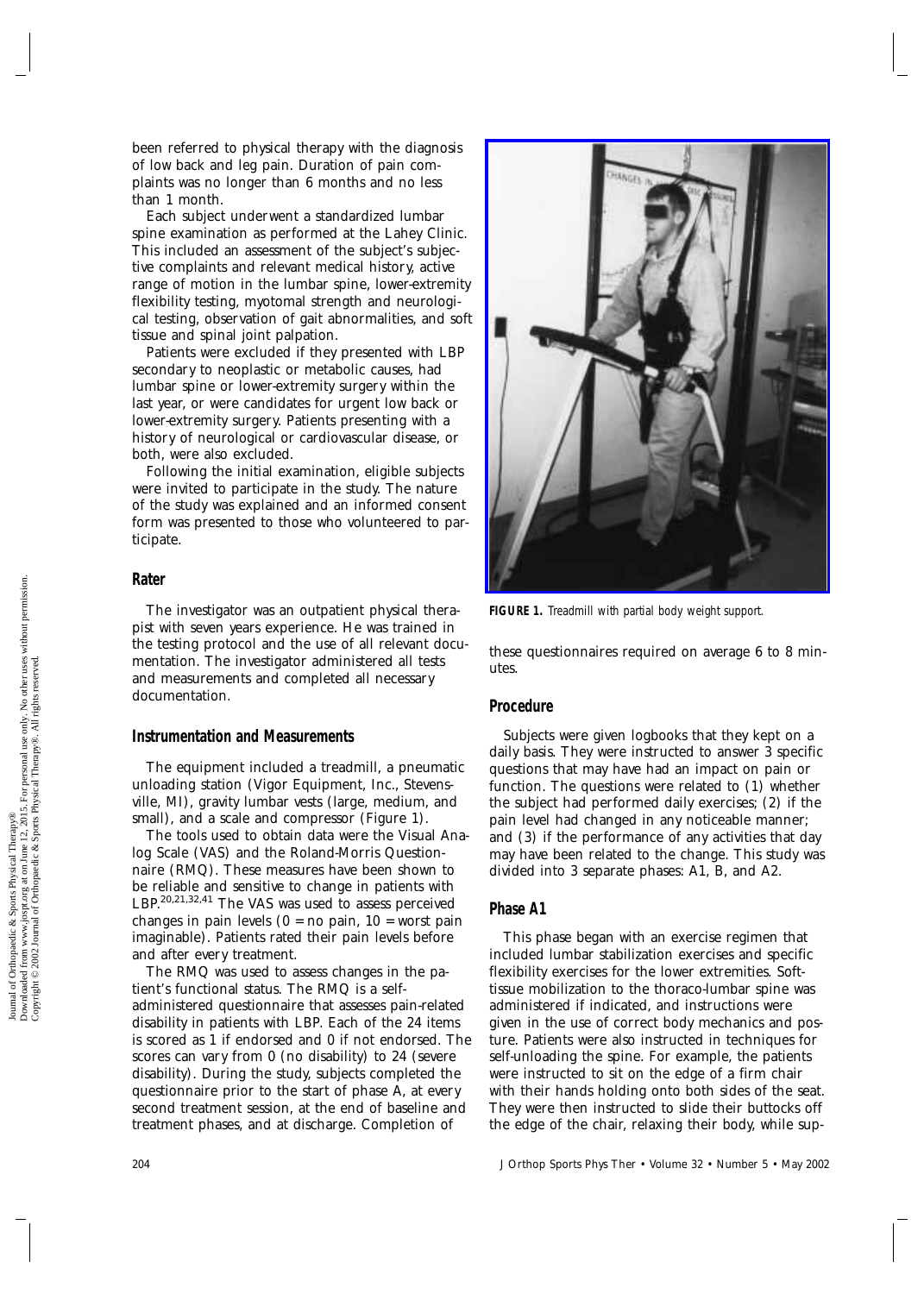porting themselves with their arms. This constituted the standard care for this population. Each subject was instructed by the investigator to perform these exercises twice a day. Stretching exercises were performed 3 times for 30 seconds each. Strengthening exercises were usually prescribed as 3 sets of 10 repetitions.

Phase A1 continued until a stable level in the subject's symptoms was reached or until 3 weeks had passed. The frequency of treatment in the clinic was no less than 2 but no more than 3 times per week, with each treatment session lasting 45 to 60 minutes. The subjects marked their perceived pain level on the VAS before and after every treatment. When the subjects reached a stable level in their symptoms, or when 3 weeks passed, they completed the RMQ and phase B began.

#### **Phase B**

Subjects were weighed at the beginning of phase B to determine the recommended ranges for unloading. Instructions were given to the subjects regarding ambulating on a treadmill with PBWS. The approximate amount of unloading used initially was determined according to the subject's pain presentation at the initial examination. For subjects whose pain symptoms increased with sitting and standing activities, the recommended amount of initial unloading was 85% to 95% of trunk weight (TW). TW is calculated as follows: TW =  $[(0.6 \times body weight) + 3.08]$ kg].

For subjects with increased pain symptoms with walking and quick relief of symptoms with sitting, the recommended amount of initial unloading was 20% to 40% of TW. The initial speeds recommended for ambulation ranged from 0.40 to 0.89 m/s for the subjects who completed the study. These recommended amounts of unloading and initial walking speeds were communicated by the manufacturer of the unloading device. However, in selected cases, the amount of unloading administered was increased until relief in pain symptoms was obtained and patients were instructed to walk at a comfortable pace. These speeds ranged from 0.36 to 0.8 m/s at the initial visit. The amount of weight needed to achieve the initial unloading effect was noted and did not exceed 70% of body weight.<sup>10</sup>

Each subject performed a 5- to 10-minute trial session of ambulation on the treadmill with PBWS (Figure 1). The purpose of this session was to familiarize the subject with the treadmill and the PBWS system, and to optimize the amount of unloading to be used to relieve the subject's symptoms.

The subjects ambulated on a treadmill up to 45 minutes using the unloading device in addition to the program initiated in phase A1. The total distance covered, amount of unloading performed, speed at which the subject was able to ambulate, and the total amount of time each subject ambulated were noted at every treatment session. The amount of unloading applied was the least amount of unloading needed to relieve the patient of low back and leg symptoms during ambulation. The patients were instructed to ambulate at a pace comfortable to them without holding onto the rails of the treadmill. The intention was that as subjects progressed, they would be able to tolerate decreased amounts of unloading and would be able to ambulate at a faster speed. On average, all subjects ambulated 30 to 40 minutes on the treadmill during the intervention phase.

During this phase the subjects marked their perceived pain level on the VAS before and after each treatment. The subjects were instructed to continue at home with the same exercise regimen received during phase A1, and continued to fill out the logbook. Treatments were no less than 2 but no more than 3 times per week, and lasted up to 60 minutes unless terminated due to patient fatigue or increase in pain symptoms.

Phase B continued no longer than 3 weeks. At completion of phase B, the subjects completed the RMQ, and the treadmill unloading was withdrawn.

#### **Phase A2**

Phase A2 continued until the patients were discharged from care. This phase consisted of the same type of exercise regimen as prescribed in the initial phase A1, and new exercises were instituted according to the subjects' level of improvement.

#### **Data Analysis**

Visual Analysis and the 2 standard deviation band method (2SDBM) were used to analyze and compare data for the VAS and RMQ scores.<sup>30</sup> The 2SDBM involves calculation of the means and standard deviation of the data points within the baseline phase. Lines are drawn 2 standard deviations above and below the mean level of performance for the baseline phase. If at least 2 successive data points in the intervention phase fall outside the 2 standard deviation band of the baseline phase, the changes from the baseline to the intervention phase are considered significant.

## **RESULTS**

#### **Demographic Data**

Six out of the 11 initial subjects completed the study. The mean age was 42 years within a range of 25 to 56 years of age. Patient data are summarized in the Table. Mean duration of symptoms was 10.1 weeks with a range of 1 to 5 months. Five of the 6 subjects who completed the study reported limitations in their gait capabilities on the initial RMQ. They reported walking less, walking slower, or both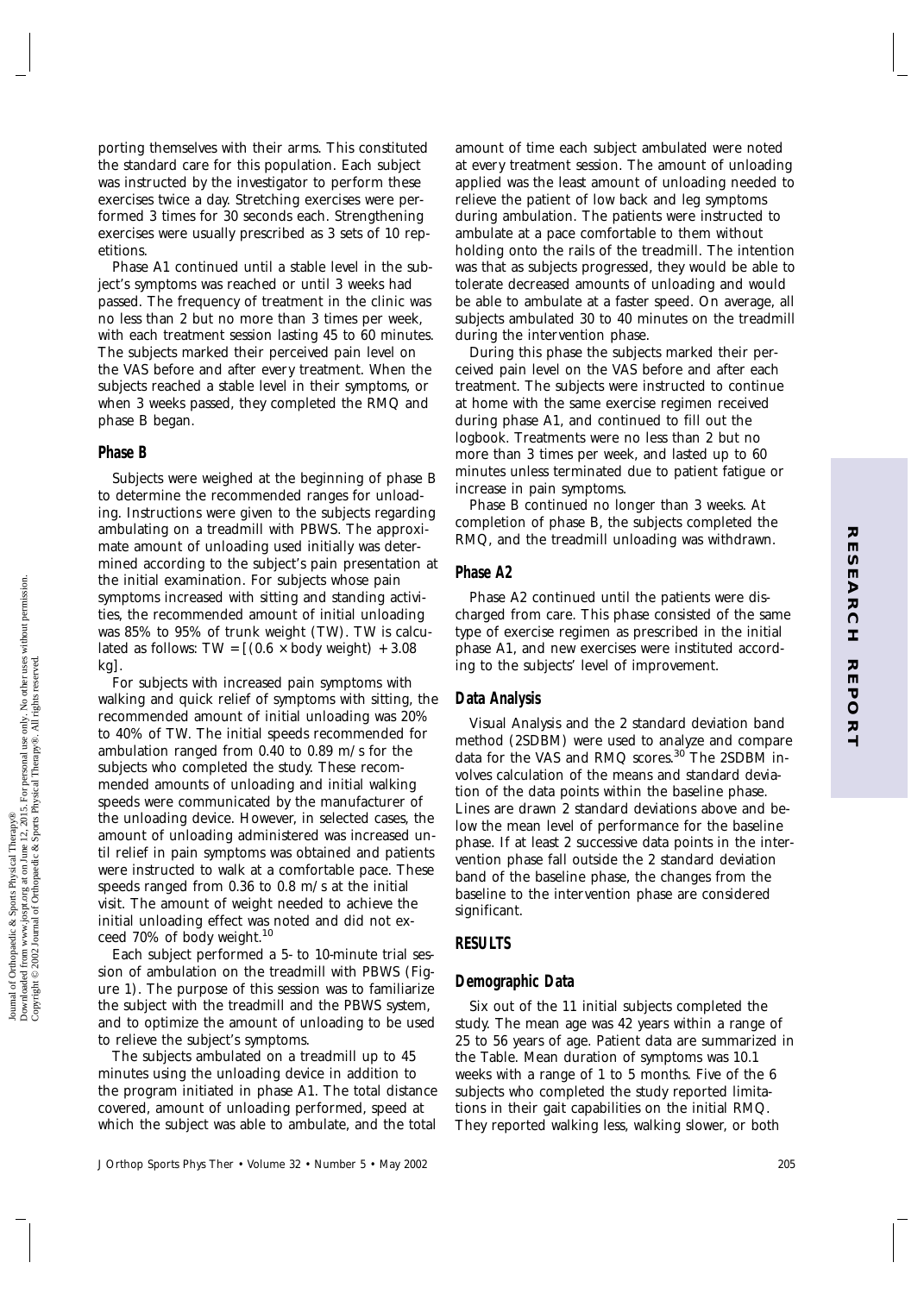# **TABLE.** Subject demographic information.

| Patient                                                       | <b>Medical Hx</b>                                                                                                                      | <b>Functional Limitations</b><br>at Initial Evaluation                                                                                                                                             | Straight<br>Leg Raise     | Diagnostic Imaging                                                                                                                                                                                                                                                                                                                                                                    | Initial<br>RMQ* | Discharge<br><b>RMQ</b> |
|---------------------------------------------------------------|----------------------------------------------------------------------------------------------------------------------------------------|----------------------------------------------------------------------------------------------------------------------------------------------------------------------------------------------------|---------------------------|---------------------------------------------------------------------------------------------------------------------------------------------------------------------------------------------------------------------------------------------------------------------------------------------------------------------------------------------------------------------------------------|-----------------|-------------------------|
| Subject 1:<br>50-year-old<br>woman,<br>secretary, 83 kg       | • Borderline<br>hypertension<br>• Migraines<br>• Breast reduction<br>(1996)                                                            | • Pain with walking<br>and transfers<br>• Avoided bending<br>activities<br>Duration since onset:<br>1 <sub>mo</sub>                                                                                | Left $(+)$<br>$Right (+)$ | Radiographs 9/99:<br>• Disc space narrowing L2-3,<br>$L4-5$ , $L5-S1$<br>• Osteophytes on anterior<br>vertebral bodies at L2-4                                                                                                                                                                                                                                                        | 16              | 1                       |
| Subject 2:<br>52-year-old man,<br>project manager,<br>109 kg  | • Diabetes<br>• Hypertension<br>(since pain onset)                                                                                     | • Difficulty walking<br>more than 20 m<br>• Difficulty sleeping,<br>no comfortable<br>position<br>• Arrived at initial<br>evaluation in<br>wheelchair<br>Duration since onset:<br>$\frac{1}{3}$ mo | Left $(-)$<br>$Right (+)$ | MRI <sup>†</sup> 11/99:<br>• Disc space narrowing L1-2,<br>$L3-4, L4-5$<br>• L3-4 DDD <sup>‡</sup> with mild<br>concentric bulge<br>• L4-5 shallow, broad right<br>posterior lateral protrusion<br>identifying the right thecal<br>sac and impinging upon the<br>L4 nerve root<br>• L5-S1 left posterior lateral<br>shallow protrusion, not<br>compromising the exiting<br>nerve root | 17              | $\mathbf 0$             |
| Subject 3:<br>25-year-old<br>woman, teacher,<br>54.4 kg       | • Right elbow<br>tendon repair<br>(1992)<br>• Right wrist<br>arthroscopic<br>surgery (1996)                                            | • Difficulty driving and<br>bending down to tie<br>shoes<br>Duration since onset:<br>5 mo                                                                                                          | Left $(-)$<br>$Right (+)$ | MRI 11/99:<br>• Disc space narrowing L4-5<br>• L4-5 shallow central disc<br>protrusion that minimally<br>indents ventral aspect of<br>thecal sac<br>• Facet and ligamentum<br>flavum hypertrophy causing<br>minimal central stenosis at<br>this level<br>• Neural canals open<br>bilaterally                                                                                          | 4               | 3                       |
| Subject 4:<br>30-year-old man,<br>software<br>engineer, 68 kg | Noncontributing                                                                                                                        | • Difficulty sitting<br>• Avoided bending and<br>cautious with<br>transfers<br>Duration since onset:<br>5 wk                                                                                       | Left $(-)$<br>$Right (+)$ | MRI 3/00:<br>• Mild Schmorl nodes at<br>several disc levels<br>• Central disc extrusion at the<br>L4-5 level<br>• Possible disc fragment<br>extending into the right<br>ventral epidural space<br>which may be impinging<br>on the right L5 nerve root                                                                                                                                | 8               | $\overline{0}$          |
| Subject 5:<br>39-year-old<br>woman,<br>housewife, 75 kg       | • Irritable bowel<br>syndrome<br>$\bullet$ Reflux                                                                                      | • Difficulty sitting and<br>bending<br>Duration since onset:<br>4 mo                                                                                                                               | Left $(+)$<br>$Right (-)$ | Radiographs:<br>• Minimal levoscoliosis<br>MRI:<br>• L4-5 posterior-lateral disc<br>protrusion on right<br>impinging on neural canal<br>but not compressing L4<br>nerve root                                                                                                                                                                                                          | 11              | 5                       |
| Subject 6:<br>56-year-old<br>woman, teacher,<br>104 kg        | • Obesity<br>• Hypertension<br>• Uterine fibroids<br>• Type II diabetes<br>mellitus<br>• Hypothyroidism<br>• Depression<br>• Migraines | • Difficulty walking<br>and standing more<br>than 15 min<br>• Avoided bending and<br>lifting<br>Duration since onset:<br>1 mo                                                                      | Left $(-)$<br>$Right (-)$ | MRI 8/99:<br>$\bullet$ DDD at L4-5<br>• L4-5 disc space narrowing<br>• Spondylotic stenosis L4-5                                                                                                                                                                                                                                                                                      | 17              | 3                       |

\* Roland-Morris Questionnaire

† Magnetic resonance imaging

‡ Degenerative disc disease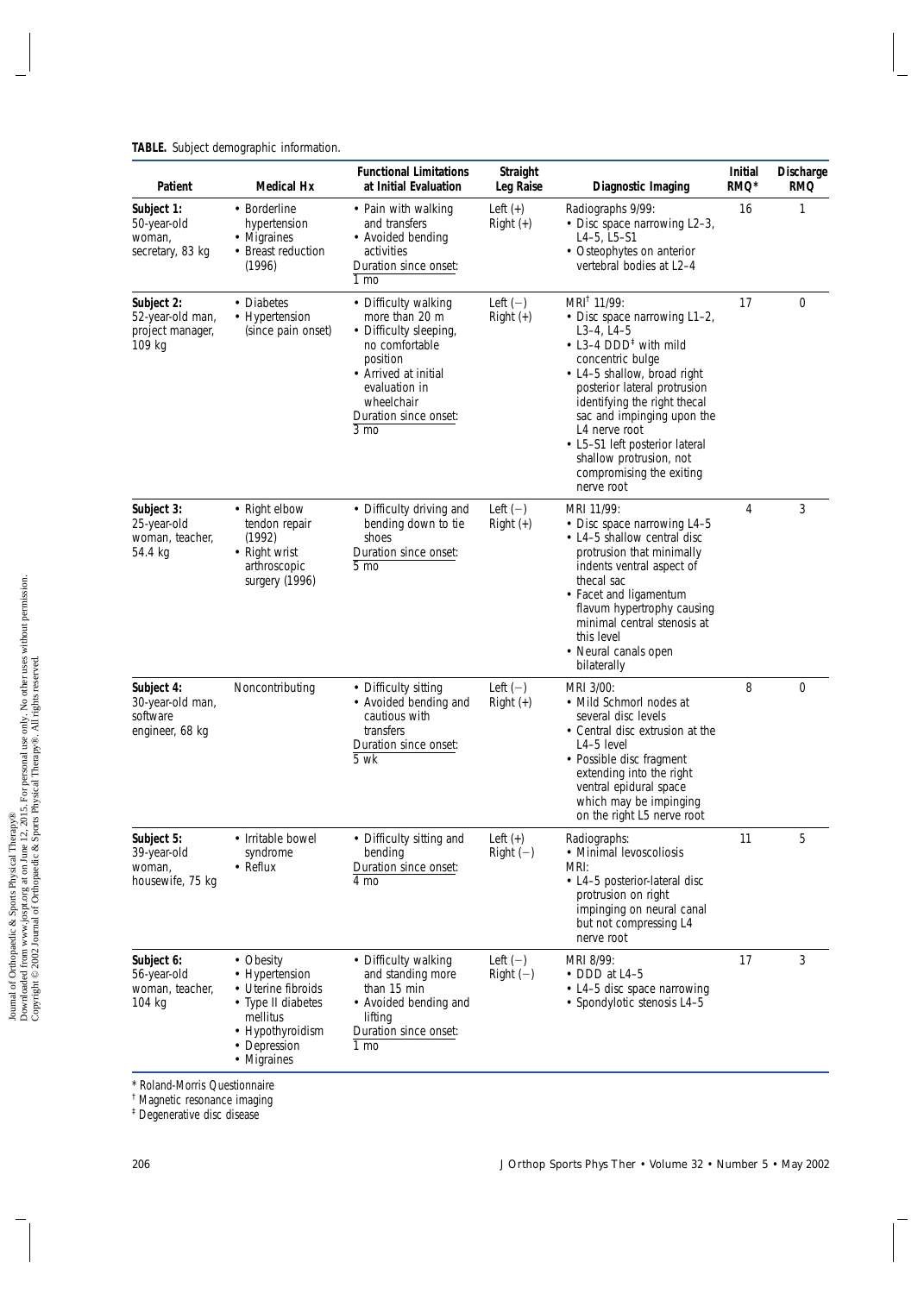because of their back and leg pain. One subject used a wheelchair to get to the clinic, as he could not ambulate more than 15 yards without stopping to rest. The remaining subjects ambulated without assistive devices. All the subjects had initial complaints of pain that brought them to seek help. Initial mean VAS score was 5 within a range of 1.8 to 7.6. Five out of 6 subjects had herniated discs that were clinically diagnosed by magnetic resonance imaging (MRI).

Five of the 11 subjects did not complete the study. One recovered fully in phase A1. The investigator excluded a second subject in phase A1 as a result of poor compliance with treatment attendance. A third subject was disqualified following complications from psychiatric medications in addition to an inability to attend therapy sessions consistently for a portion of the study as a result of a family emergency. A fourth subject had surgery in phase B, and the fifth stopped therapy in phase A2 after consulting with a neurosurgeon and was referred to a pain clinic for pain management.

#### **Effects of Treadmill PBWS on Pain Levels**

A<sub>1</sub>

Journal of Orthopaedic & Sports Physical Therapy®

Downloaded from www.jospt.org at on June 12, 2015. For personal use only. No other uses without permission.

Journal of Orthopaedic & Sports Physical Therapy®<br>Downloaded from www.jospt.org at on June 12, 2015. For personal use only. No other uses without permission.<br>Copyright © 2002 Journal of Orthopaedic & Sports Physical Therap

Copyright © 2002 Journal of Orthopaedic & Sports Physical Therapy®. All rights reserved.

A

The results of the VAS are presented in Figures 2A to 7A. Analysis of the VAS data comparing initial pretreatment pain measurements to discharge pretreatment measurements demonstrates significant improvement in 5 of the 6 subjects. Change-of-pain scores between baseline and the PBWS treatment phase using the 2SDBM were significant for 3 of the 6 subjects, indicating the positive effect of the intervention phase on pain symptoms (Figures 2A, 4A, 5A). Throughout all treatment sessions, all subjects demonstrated lower posttreatment VAS scores throughout the 3 phases (unless they had already reached the no-pain level at the beginning of the treatment session).

8<br>....*..*....

In all subjects who demonstrated overall improvements in pain levels, none had an increase in pain following the withdrawal of the PBWS intervention phase.

## **Effects of Treadmill Unloading on Function**

When comparing pretreatment RMQ scores from the initial evaluation and discharge, all 6 subjects demonstrated improvements in their scores (Figures 2B–7B). Using the 2SDBM, 5 out of these 6 subjects had significant improvements in function that were related to the PBWS intervention phase (Figures 2B, 3B, 5B–7B).

Following the withdrawal of the treadmill unloading, all of the subjects either maintained their RMQ scores or had a small decrease in their scores. No significant change in function was observed between the PBWS intervention and second baseline phase A2 (using the 2SDBM), except for subject 2, who continued to improve significantly.

## **PBWS Treatment Parameters**

Figures 8 through 13 present the walking speed and amount of unloading used for each patient at each treatment session of the PBWS phase.

#### **DISCUSSION**

Visual Analysis is the most commonly used method to evaluate data from single case experimental designs. It does not require mathematical operations and, with basic information, researchers can accurately describe outcomes using this method. The current study used both visual inspection and statistical analysis to interpret data. Visual inspection has been compared with statistical analysis of single-subject data and has been shown to have high agreement.<sup>5</sup>

 $\mathbf{R}$ 



R

 $\mathbf{A}$ 

 $21$ 18  $\mathbf{A}$ 1

**FIGURE 2.** Two standard deviation band method of analysis for Visual Analog Scale (A) and the Roland-Morris Questionnaire (B) during phase A1 (baseline) and phase B (PBWS intervention) for subject 1. The solid line in phase A1 represents the average score across the treatment sessions. The dashed lines are the mean  $\pm$  2 standard deviations.

J Orthop Sports Phys Ther • Volume 32 • Number 5 • May 2002 207

 $\overline{a}$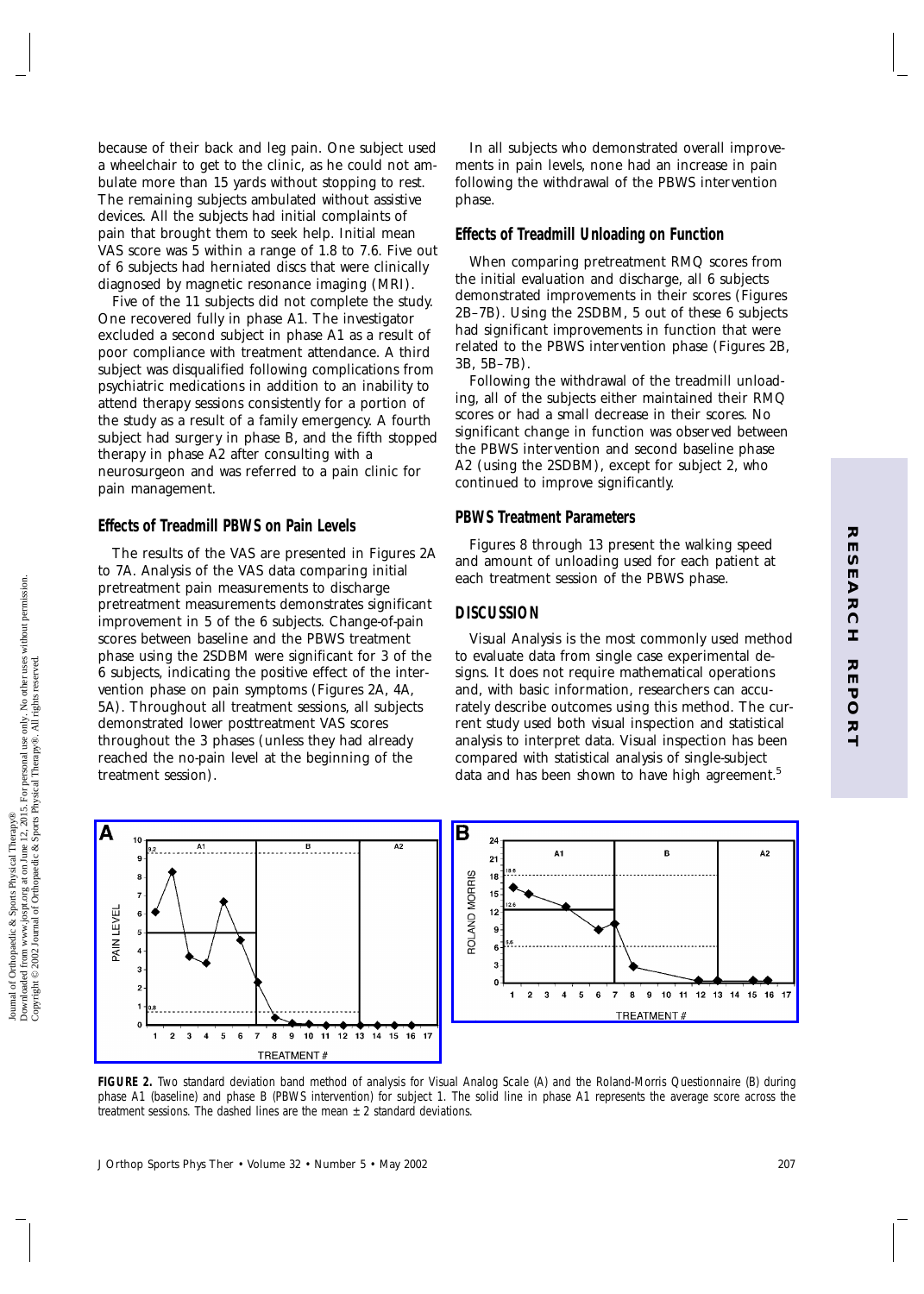

**FIGURE 3.** Two standard deviation band method of analysis for Visual Analog Scale (A) and the Roland-Morris Questionnaire (B) during phase A1 (baseline) and phase B (PBWS intervention) for subject 2. The solid line in phase A1 represents the average score across the treatment sessions. The dashed lines are the mean  $\pm$  2 standard deviations.



**FIGURE 4.** Two standard deviation band method of analysis for Visual Analog Scale (A) and the Roland-Morris Questionnaire (B) during phase A1 (baseline) and phase B (PBWS intervention) for subject 3. The solid line in phase A1 represents the average score across the treatment sessions. The dashed lines are the mean  $\pm$  2 standard deviations.



**FIGURE 5.** Two standard deviation band method of analysis for Visual Analog Scale (A) and the Roland-Morris Questionnaire (B) during phase A1 (baseline) and phase B (PBWS intervention) for subject 4. The solid line in phase A1 represents the average score across the treatment sessions. The dashed lines are the mean  $\pm$  2 standard deviations.

208 J Orthop Sports Phys Ther • Volume 32 • Number 5 • May 2002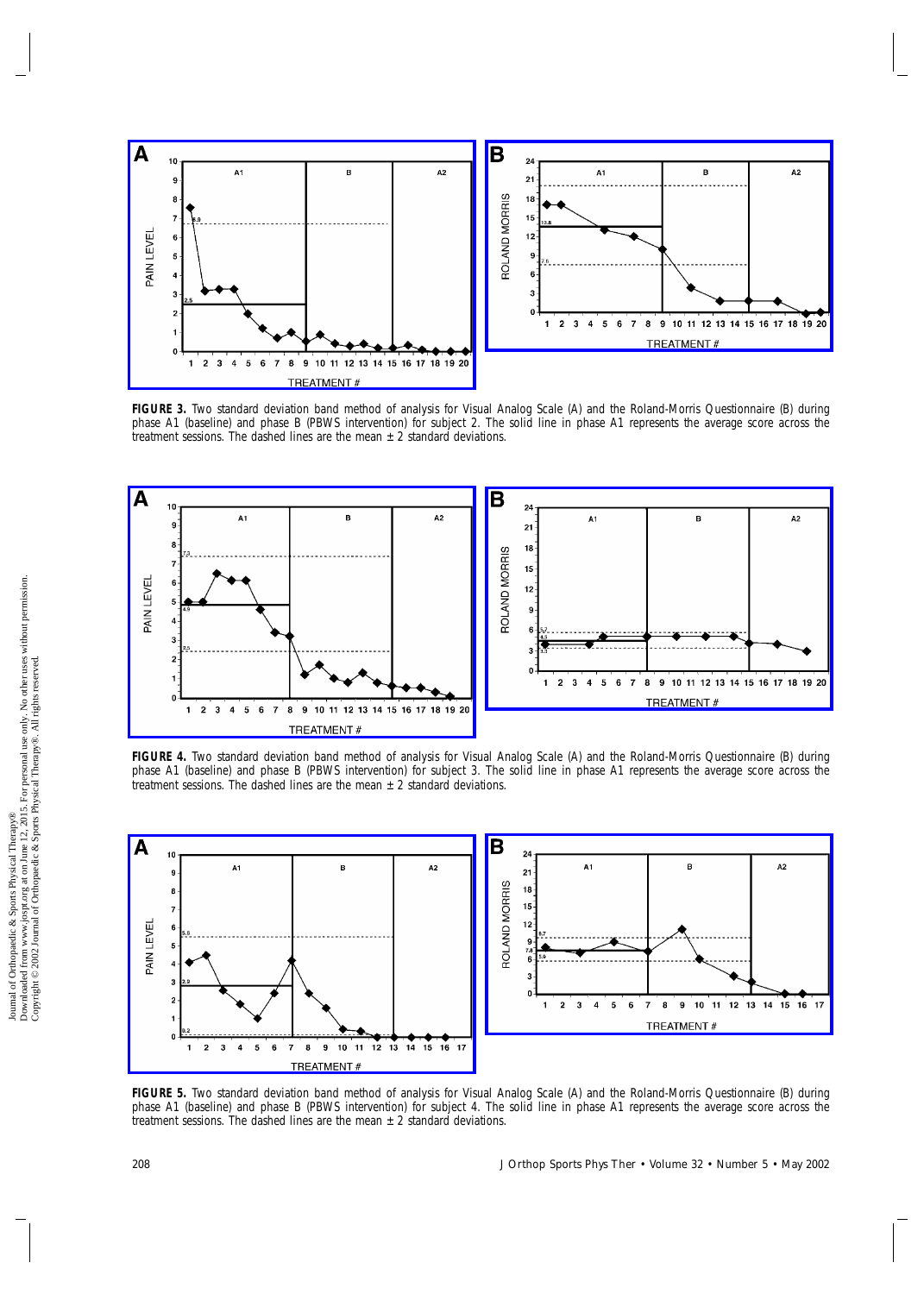

**FIGURE 6.** Two standard deviation band method of analysis for Visual Analog Scale (A) and the Roland-Morris Questionnaire (B) during phase A1 (baseline) and phase B (PBWS intervention) for subject 5. The solid line in phase A1 represents the average score across the treatment sessions. The dashed lines are the mean  $\pm$  2 standard deviations.



**FIGURE 7.** Two standard deviation band method of analysis for Visual Analog Scale (A) and the Roland-Morris Questionnaire (B) during phase A1 (baseline) and phase B (PBWS intervention) for subject 6. The solid line in phase A1 represents the average score across the treatment sessions. The dashed lines are the mean  $\pm$  2 standard deviations.





**FIGURE 8.** Unloading amount (kg) and treadmill speed (m/s) during each PBWS treatment session for subject 1.

**FIGURE 9.** Unloading amount (kg) and treadmill speed (m/s) during each PBWS treatment session for subject 2.

J Orthop Sports Phys Ther • Volume 32 • Number 5 • May 2002 209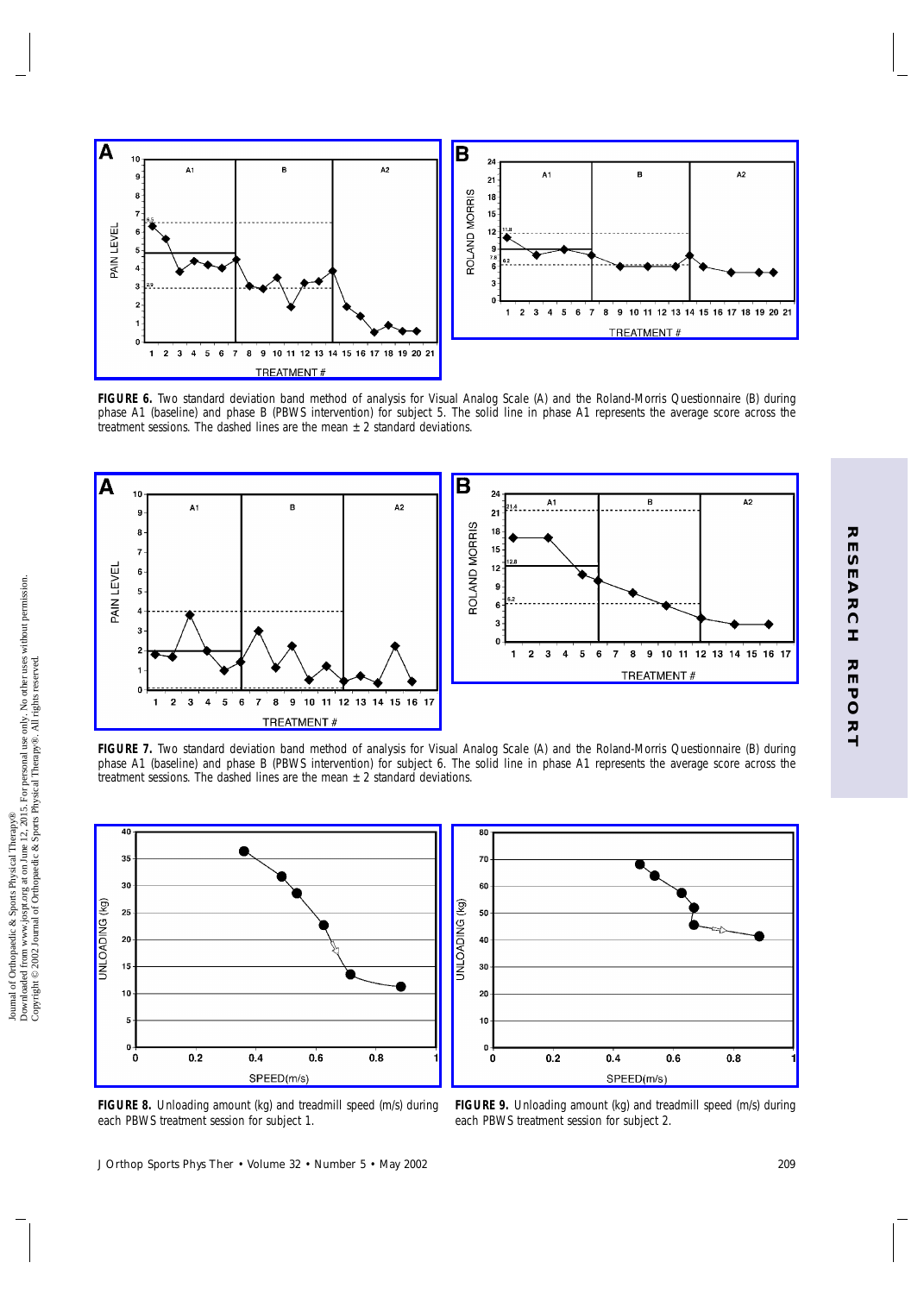

**FIGURE 10.** Unloading amount (kg) and treadmill speed (m/s) during each PBWS treatment session for subject 3.



**FIGURE 11.** Unloading amount (kg) and treadmill speed (m/s) during each PBWS treatment session for subject 4.



**FIGURE 12.** Unloading amount (kg) and treadmill speed (m/s) during each PBWS treatment session for subject 5.



**FIGURE 13.** Unloading amount (kg) and treadmill speed (m/s) during each PBWS treatment session for subject 6.

# **Effects of Treadmill PBWS on Pain Levels**

Visual Analysis of the pain VAS in this study showed that all 6 subjects improved in phase B (Figures 2A–7A). These results agree with the study performed by Fritz et al,  $12$  which evaluated the effect of PBWS on a treadmill on 2 patients diagnosed with spinal stenosis. Both subjects demonstrated improvements in their functional status questionnaires as well as their VAS scores. Carryover of pain relief and function was still good at 6 weeks following discharge. The only other study using PBWS to assess pain and functional changes was conducted by Mangione et al, $^{23}$  who found that patients with knee osteoarthritis were able to ambulate on a treadmill with PBWS for longer periods of time than they would have without PBWS. However, there was no carryover of pain relief once the unloading was withdrawn. The limited number of controlled studies on the clinical effects of mechanical traction have either shown poor results of treatments or positive effects that were of limited or marginal significance. $24,43$ 

## **Carryover of Pain Improvements**

Session-to-session changes in the pretreatment pain scores were evident in phases A1 and B for subjects 1, 2, 3, and 5. Subject 6 also demonstrated an overall downward trend in pain scores but had some increase in pain on days that she bent over young children's school desks. Based on Visual Analysis, these pain reports showed a downward trend during phases A1 and B, suggesting carryover of improvements from session to session. Variables related to fluctuations in the subjects' pain levels were lifting and bending activities as well as lying still in an MRI machine.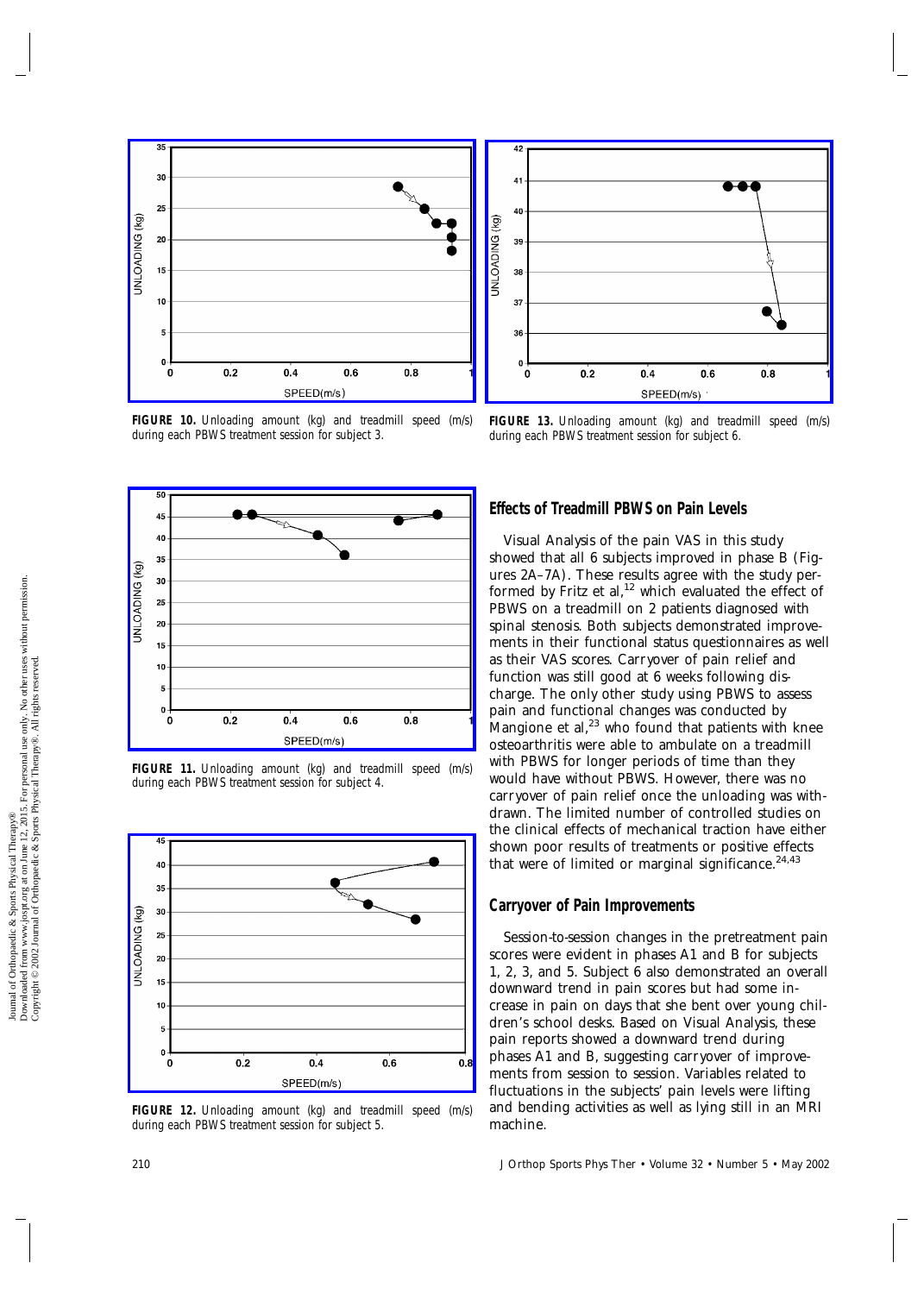During phase A2, subjects 3 and 5 continued to demonstrate session-to-session improvements, although these were minor in the case of subject 3. Subjects 1, 2, and 4 had already reached the no-pain level in phase B, and did not demonstrate an increase in pain levels following withdrawal of the intervention. In all subjects who demonstrated overall improvements in pain levels, none had increases in their pain levels following the withdrawal of the intervention phase. This is consistent with a study done by Fritz et al<sup>12</sup> that evaluated the effects of PBWS on a treadmill on 2 patients diagnosed with spinal stenosis.

# **Effects of Treadmill Unloading on Functional Status and the Influence of Possible Confounding Factors**

Self-reported functional status measures represent one method of assessing functional change in patients with LBP. The principal dilemma is the difficulty in determining the change in scores that corresponds to a clinically important change. Despite the fact that no standard interpretation exists, the literature suggests several ways to look at change using the RMQ. The first method suggests that important change is equal to 5 RMQ points.<sup>2,35</sup> However, all of the studies used to arrive at that measure were restricted to estimates of important improvement and no information is available concerning deterioration of function.<sup>2,35</sup> In our study, 5 out of  $\overrightarrow{6}$  subjects had improvements of greater than 5 points when comparing initial and final RMQ scores, and 4 out of 6 subjects had improvements of 5 points or more during the course of the PBWS intervention phase. Even though these results may reflect a clinically important change, we need to question whether a 5-point change at the upper or lower end of the scale is equivalent to the clinical change in the functional status of a patient who improved 5 points in the center of the scale. Stratford et al $^{35,40}$  reported an average discharge score of 4 on the RMQ for those patients receiving physical therapy who experienced an important change over the course of treatment compared with patients who did not experience an important change during treatment. In the present study, 5 out of 6 subjects had discharge RMQ scores of less than 4. Riddle et  $al^{34}$  reported that patients receiving physical therapy and meeting their treatment goals had an average RMQ discharge score of 1.7 compared with an average score of 6.8 RMQ score for patients who did not meet their treatment goals. These results were consistent with the results of our study, in which the average discharge RMQ score was 2.0 for patients who improved, based on both VAS and RMQ scores.

An alternative method for using the RMQ to describe functional change is described by Stratford

and Binkley.40 They estimated a 90% confidence level for detecting minimal functional change using this questionnaire. Applying this method in our study, 4 out of the 6 subjects who improved would have shown significant improvement during the PBWS intervention phase compared with 5 out of 6 subjects using the 2SDBM. Functional improvement of 1 subject (subject 3) would not be considered significant. This subject had an initial score of 4 (considered to be a low score). The subject was totally functional with all activities of daily living, but had been limiting herself from high level activities (skiing, running, and aerobics).

# **Clinical Relevance**

The medium of water (aquatic therapy) is frequently used for treating spinal impairments.<sup>26,39</sup> McNamara<sup>26</sup> reported that unloading of spinal structures secondary to buoyancy seemed to minimize postexercise soreness and allowed patients to do more exercise earlier in the rehabilitative process. However, the question of whether aquatic therapy can enhance the rehabilitative process more than the standard care has yet to be answered. Sjorgen et al<sup>38</sup> performed a 2-group pretest-posttest study in which 56 subjects with chronic LBP completed group physical therapy exercises either in water or on land. The conclusions of the study were that both groups significantly improved in variables of pain and functional ability and there was no significant long-term difference between the effect of aquatic and land therapy.

The treatment technique of PBWS on a treadmill allows patients with weight bearing limitations to exercise pain-free in a partially unweighted environment on land. There is no need for the patient to have access to a pool, as the treadmill can be easily located in a clinic. The harness and supporting device enables the therapist to accurately quantify and monitor the amounts of unloading needed to relieve pain symptoms in patients suffering from LBP (with or without leg pain). This can also be a good alternative for patients who may have benefited from aquatic therapy but either do not have access to a pool or do not want to exercise in water.

## **Limitations of the Study**

The current study examined each subject as a single case; therefore, our ability to generalize is limited. Other limiting factors in this study included heavy reliance on a stable baseline in order to progress to the next phase, the questionable sensitivity of the VAS to detect small but possibly significant changes, and the frequent use of pain and functional status questionnaires.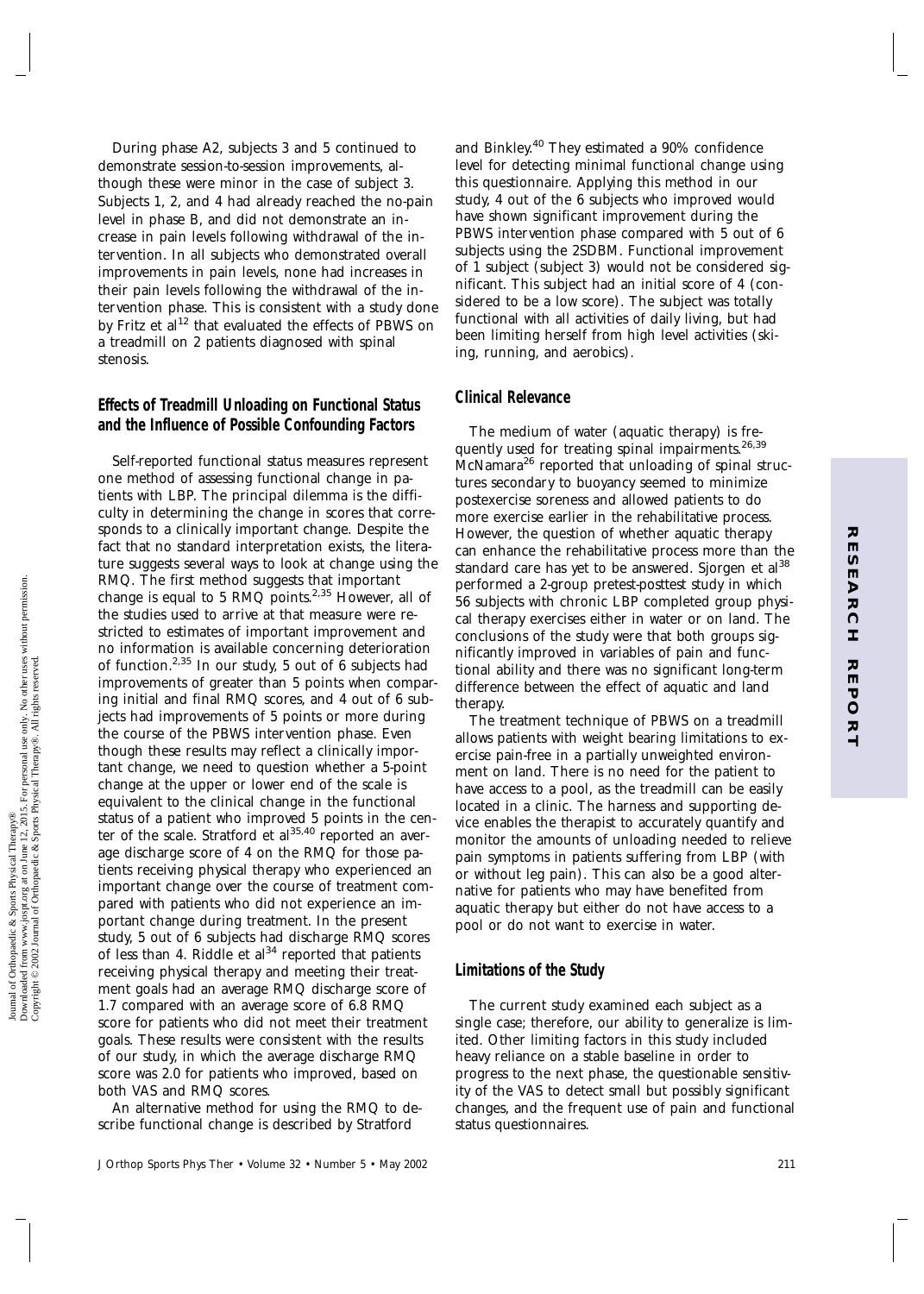One of the limitations of Visual Analysis is its heavy reliance on the presence of a stable baseline as a standard of comparison of subsequent data. A trend in baseline data does not present a serious problem when it reflects changes in a direction opposite than expected during intervention. One would then anticipate a distinct change in direction once treatment is initiated. However, it is a problem when the baseline trend follows the direction of expected change. If the improving trend follows the direction of change expected during treatment and continues into the intervention phase, it becomes difficult to assess treatment effects, as the target behavior is already improving without treatment intervention (Figure 3A). In this study, Visual Analysis of the pain VAS showed that all 6 subjects were already improving during phase A1 and continued to improve in phase B (Figures 2A–7A). It is important to consider what other factors may be contributing to this improvement. Perhaps changes during the PBWS phase only reflected maturation or the continued positive effect of the phase A1 treatments. Instituting PBWS treatment under these conditions makes it difficult to draw definitive conclusions. A control group receiving the same course of treatment with the exception of PBWS could have helped establishing this answer. Therefore, the lack of a control group was a limitation of this study.

Another limitation of Visual Analysis is its potential inability to detect small but possibly significant changes in pain levels. For example, subject 6's initial pain reading (Figure 7A) was below 2 out of 10 at the first treatment session. Using the 2SDBM to assess statistical significance would prove almost impossible in the PBWS intervention phase, because even a pain report of 0 would fall on or above the 2 standard deviations line (floor effect).

The fact that some of the subjects' initial pain scores were in the lower half of the scale (Figure 7A) may have affected the results in that there was less room for improvement under these conditions. Demonstrating statistical significance becomes more difficult as the sensitivity of the VAS has been affected.

To obtain sufficient data points, subjects were required to frequently complete pain and functional status questionnaires. Possible learning effects may have had an impact on the RMQ and VAS scores. Clinicians considering what functional status questionnaire to choose should take into account that leg pain may be a separate contributing factor to the patients' functional status.<sup>31</sup> Not all low back functional status questionnaires take this into account when assessing patients with low back and leg pain.

Should another investigator want to replicate this study, it would be advisable to design a randomized controlled trial study that could incorporate various patient populations as well as both aquatic and PBWS therapy.

# **CONCLUSION**

This study provides initial indications that ambulation with PBWS on a treadmill, combined with the standard care for patients suffering from low back and leg pain, may lead to pain relief and functional improvement; however, the lack of a control group precludes definitive conclusions. Nevertheless, observations presented in this study should provide stimulus to further investigation into the use of a combination of ambulation and partial unweighting of body weight as a viable treatment method for specific groups of patients with low back and leg pain.

## **REFERENCES**

- 1. Barlow DH, Hersen M. *Single Case Experimental Designs.* 2nd ed. Boston,MA: Allyn and Bacon; 1984.
- Beurskens AJ, de Vet HC, Koke AJ. Responsiveness of functional status in low back pain: A comparison of different instruments. *[Pain.](http://www.jospt.org/action/showLinks?pmid=8826492&crossref=10.1016%2F0304-3959%2895%2900149-2)* 1996;65:71–76.
- 3. Biering-Sorensen F. A prospective study of low back pain in a general population. I. Occurrence, recurrence and aetiology. *[Scand J Rehabil Med](http://www.jospt.org/action/showLinks?pmid=6223365).* 1983;15:71–79.
- 4. Bigos S, Bower O, Braen G, Brown KC, Deyo RA, Haldeman S. *Acute Low Back Pain in Adults: Clinical Practice Guideline No.14.* Rockville, MD: Agency for Health Care Policy and Research, Public Health Service, US Department of Health and Human Services; 1994.
- 5. Bobrovitz CD, Ottenbacher KJ. Comparison of visual inspection and statistical analysis of single-subject data in rehabilitation research. *[Am J Phys Med Rehabil.](http://www.jospt.org/action/showLinks?pmid=9558008&crossref=10.1097%2F00002060-199803000-00002)* 1998;77:94–102.
- 6. Cailliet R. *Low Back Pain Syndrome.* 4th ed. Philadelphia, PA: F.A. Davis Co; 1988.
- 7. Cypress BK. Characteristics of physician visits for back symptoms: a national perspective. *[Am J Public Health.](http://www.jospt.org/action/showLinks?pmid=6219588&crossref=10.2105%2FAJPH.73.4.389)* 1983;73:389–395.
- 8. Cyriax J. *Textbook of Orthopaedic Medicine.* Vol 1. 7th ed. London, England: Butterworth; 1978.
- Dietz V, Wirz M, Jensen L. Locomotion in patients with spinal cord injuries. *[Phys Ther.](http://www.jospt.org/action/showLinks?pmid=9149761)* 1997;77:508–516.
- 10. Finch L, Barbeau H, Arsenault B. Influence of body weight support on normal human gait: development of a gait retraining strategy. *[Phys Ther.](http://www.jospt.org/action/showLinks?pmid=1946621)* 1991;71:842–855; discussion 855–856.
- 11. Finch L, Barbeau H. Hemiplegic gait: new treatment strategies. *Physiother Can.* 1986;38:36–41.
- 12. Fritz JM, Erhard RE, Vignovic M. A nonsurgical treatment approach for patients with lumbar spinal stenosis. *[Phys Ther.](http://www.jospt.org/action/showLinks?pmid=9291953)* 1997;77:962–973.
- 13. Frymoyer JW. Back pain and sciatica. *[N Engl J Med.](http://www.jospt.org/action/showLinks?pmid=2961994&crossref=10.1056%2FNEJM198802043180506)* 1988;318:291–300.
- 14. Gose EE, Naguszewski WK, Naguszewski RK. Vertebral axial decompression therapy for pain associated with herniated or degenerated discs or facet syndrome: an outcome study. *[Neurol Res.](http://www.jospt.org/action/showLinks?pmid=9583577)* 1998;20:186–190.
- 15. Hunter D, Smith Cole E, Murray JM, Murray TD. Energy expenditure of below-knee amputees during harnesssupported treadmill ambulation. *[J Orthop Sports Phys](http://www.jospt.org/action/showLinks?system=10.2519%2Fjospt.1995.21.5.268&pmid=7787850) [Ther.](http://www.jospt.org/action/showLinks?system=10.2519%2Fjospt.1995.21.5.268&pmid=7787850)* 1995;21:268–276.
- 16. Jette DU, Jette AM. Physical therapy and health outcomes in patients with knee impairments. *[Phys Ther.](http://www.jospt.org/action/showLinks?pmid=8911431)* 1996;76:1178–1187.

212 J Orthop Sports Phys Ther • Volume 32 • Number 5 • May 2002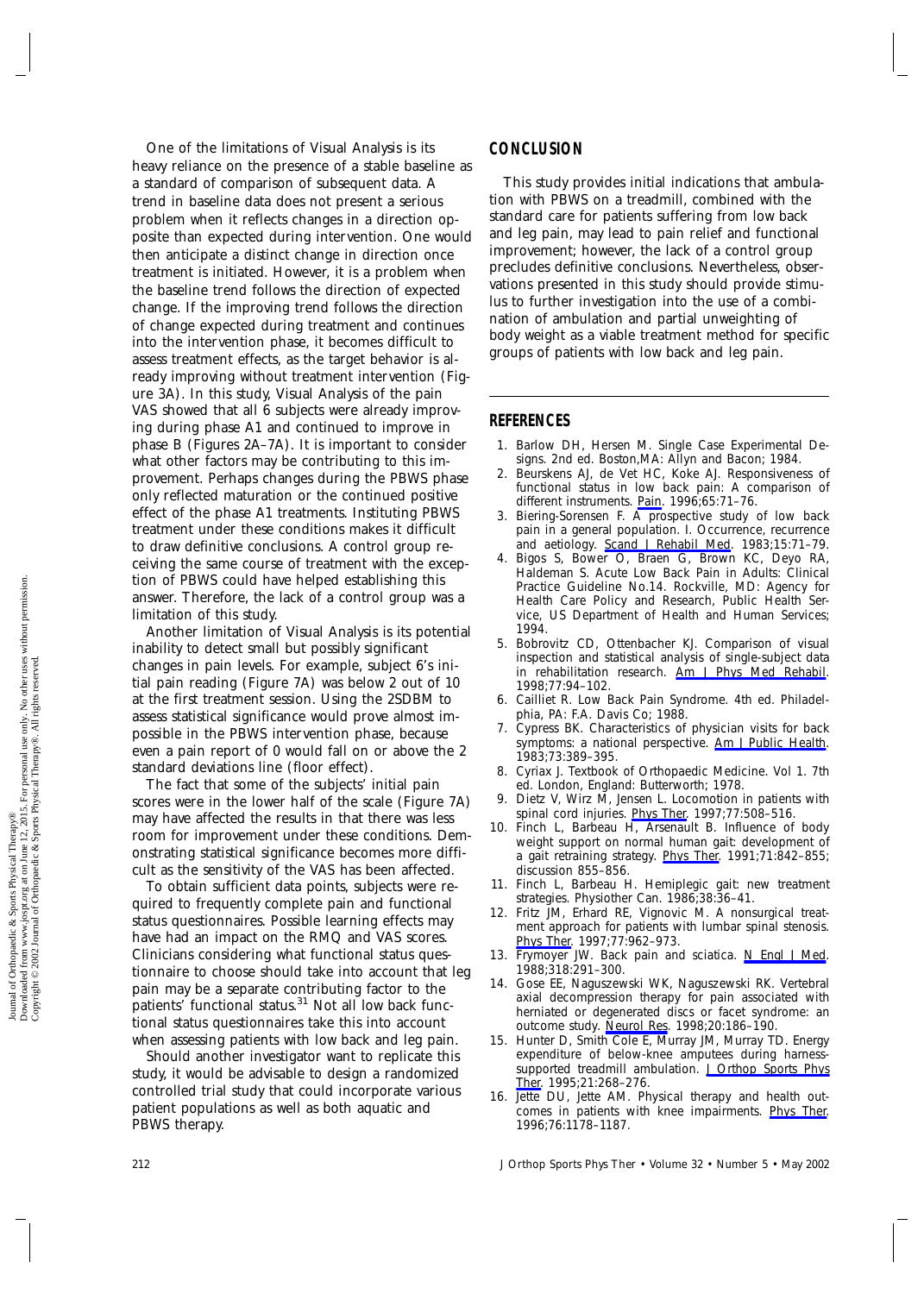- 17. Kelsey DD, Tyson E. A new method of training for the lower extremity using unloading. *[J Orthop Sports Phys](http://www.jospt.org/action/showLinks?system=10.2519%2Fjospt.1994.19.4.218&pmid=7909700) [Ther.](http://www.jospt.org/action/showLinks?system=10.2519%2Fjospt.1994.19.4.218&pmid=7909700)* 1994;19:218–223.
- 18. Kelsey JL, White AA, 3rd. Epidemiology and impact of low-back pain. *[Spine](http://www.jospt.org/action/showLinks?pmid=6446158&crossref=10.1097%2F00007632-198003000-00007).* 1980;5:133–142.
- 19. Kern-Steiner R, Washecheck HS, Kelsey DD. Strategy of exercise prescription using an unloading technique for functional rehabilitation of an athlete with an inversion ankle sprain. *[J Orthop Sports Phys Ther.](http://www.jospt.org/action/showLinks?system=10.2519%2Fjospt.1999.29.5.282&pmid=10342565)* 1999;29:282– 287.
- 20. Kopec JA, Esdaile JM, Abrahamowicz M, et al. The Quebec Back Pain Disability Scale. Measurement properties. *[Spine.](http://www.jospt.org/action/showLinks?pmid=7732471&crossref=10.1097%2F00007632-199502000-00016)* 1995;20:341–352.
- 21. Kremer E, Atkinson JH, Ignelzi RJ. Measurement of pain: patient preference does not confound pain measurement. *[Pain](http://www.jospt.org/action/showLinks?pmid=7267140&crossref=10.1016%2F0304-3959%2881%2990199-8).* 1981;10:241–248.
- 22. Lindstrom I, Ohlund C, Eek C, et al. The effect of graded activity on patients with subacute low back pain: a randomized prospective clinical study with an operant-conditioning behavioral approach. *[Phys Ther.](http://www.jospt.org/action/showLinks?pmid=1533941)* 1992;72:279–290; discussion 291–293.
- 23. Mangione KK, Axen K, Haas F. Mechanical unweighting effects on treadmill exercise and pain in elderly people with osteoarthritis of the knee. *[Phys Ther.](http://www.jospt.org/action/showLinks?pmid=8606901)* 1996;76:387– 394.
- 24. Mathews JA, Hickling J. Lumbar traction: a double-blind controlled study for sciatica. *[Rheumatol Rehabil](http://www.jospt.org/action/showLinks?pmid=1105752&crossref=10.1093%2Frheumatology%2F14.4.222).* 1975;14:222–225.
- 25. Mathews J. The effects of spinal traction. *[Physiotherapy.](http://www.jospt.org/action/showLinks?pmid=4668980)* 1972;58:64–66.
- 26. McNamara CA. Aquatic spinal stabilization exercises. *J Aquat Phys Ther.* 1997;1:11–17.
- 27. Nachemson A. The load on lumbar disks in different positions of the body. *[Clin Orthop.](http://www.jospt.org/action/showLinks?pmid=5937361&crossref=10.1097%2F00003086-196600450-00014)* 1966;45:107–122.
- 28. Ottenbacher KJ. *Evaluating Clinical Change: Strategies for Occupational and Physical Therapists.* Baltimore, MD: Williams & Wilkins; 1986.
- 29. Pillar T, Dickstein R, Smolinski Z. Walking reeducation with partial relief of body weight in rehabilitation of patients with locomotor disabilities. *[J Rehabil Res Dev.](http://www.jospt.org/action/showLinks?pmid=1941649&crossref=10.1682%2FJRRD.1991.10.0047)* 1991;28:47–52.
- 30. Portney LG, Watkins MP. Single case experimental designs. In: *Foundations of Clinical Research: Applications to Practice.* 2nd ed. Upper Saddle River, NJ: Prentice Hall Health; 2000.
- 31. Ren XS, Selim AJ, Fincke G, et al. Assessment of functional status, low back disability, and use of diagnostic imaging in patients with low back pain and

# **Invited Commentary**

Journal of Orthopaedic & Sports Physical Therapy®

Downloaded from www.jospt.org at on June 12, 2015. For personal use only. No other uses without permission.

Journal of Orthopaedic & Sports Physical Therapy®<br>Downloaded from www.jospt.org at on June 12, 2015. For personal use only. No other uses without permission.<br>Copyright © 2002 Journal of Orthopaedic & Sports Physical Therap

Copyright © 2002 Journal of Orthopaedic & Sports Physical Therapy®. All rights reserved.

Partial body weight reduction (PBWR) during treadmill ambulation is a treatment technique that has rather recently been described as a useful intervention for patients with a variety of diagnoses. There are descriptions in the literature of the use of PBWR for patients with stroke,  $9,11$  spinal cord injuries,<sup>13</sup> knee osteoarthritis,<sup>10</sup> lower-extremity amputation, $1,8$  and fracture.<sup>2</sup> The use of PBWR has also been recommended for patients with low back pain in previous case reports. $6,11$  When new interventions are developed, thoughtful practitioners

radiating leg pain. *[J Clin Epidemiol](http://www.jospt.org/action/showLinks?pmid=10527000&crossref=10.1016%2FS0895-4356%2899%2900094-3).* 1999;52:1063– 1071.

- 32. Revelle SI, Robinson J. The reliability of a linear<br>analogue for evaluating pain. Anaesthesia. for evaluating pain. **[Anaesthesia](http://www.jospt.org/action/showLinks?pmid=1015603&crossref=10.1111%2Fj.1365-2044.1976.tb11971.x)**. 1976;31:1191.
- 33. Riddle DL, Stratford PW, Binkley JM. Sensitivity to change of the Roland-Morris Pain Questionnaire: part 1. *[Phys Ther.](http://www.jospt.org/action/showLinks?pmid=9806623)* 1998;78:1186–1196.
- 34. Riddle DL, Stratford PW, Binkley JM. Sensitivity to change of the Roland-Morris Back Pain Questionnaire: part 2. *[Phys Ther.](http://www.jospt.org/action/showLinks?pmid=9806624)* 1998;78:1197–1207.
- 35. Rogoff JB. Manipulation, traction and massage. In: Licht S, ed. *Massage, Manipulation, and Traction.* Baltimore, MD: Williams & Wilkins; 1980:172–200.
- 36. Salkever DS. *Morbidity Costs: National Estimates and Economic Determinants.* NCHSR Research Summary Series, Department of Health and Human Services. October 1985. Publication (PHS) 86–3393:1–13.
- 37. Saunders HD. Lumbar traction. *[J Orthop Sports Phys](http://www.jospt.org/action/showLinks?system=10.2519%2Fjospt.1979.1.1.36&pmid=18810192) [Ther.](http://www.jospt.org/action/showLinks?system=10.2519%2Fjospt.1979.1.1.36&pmid=18810192)* 1979;1:36–46.
- 38. Sjogren T, Long N, Storay I, Smith J. Group hydrotherapy versus group land-based treatment for chronic low back pain. *[Physiother Res Int.](http://www.jospt.org/action/showLinks?pmid=9408932&crossref=10.1002%2Fpri.107)* 1997;2:212–222.
- 39. Skinner AT, Thomson AM. Hydrotherapy for spinal problems. In: Boyling JD, Palastanga N, Grieves GP, eds. *Modern Manual Therapy: The Vertebral Column.* 2nd ed. Edinburgh, NY: Churchill, Livingston; 1994:823–835.
- 40. Stratford PW, Binkley JM. Applying the results of self-report measures to individual patients: an example using the Roland-Morris Questionnaire. *[J Orthop Sports](http://www.jospt.org/action/showLinks?system=10.2519%2Fjospt.1999.29.4.232&pmid=10322596) [Phys Ther.](http://www.jospt.org/action/showLinks?system=10.2519%2Fjospt.1999.29.4.232&pmid=10322596)* 1999;29:232–239.
- 41. Stratford PW, Binkley J, Solomon P, Gill C, Finch E. Assessing change over time in patients with low back pain. *[Phys Ther.](http://www.jospt.org/action/showLinks?pmid=8197239)* 1994;74:528–533.
- 42. Twoomey LT. Sustained lumbar traction. *[Spine](http://www.jospt.org/action/showLinks?crossref=10.1097%2F00007632-198503000-00006).* 1985;1:146–149.
- 43. van der Heijden GJ, Beurskens AJ, Koes BW, Assendelft WJ, de Vet HC, Bouter LM. The efficacy of traction for back and neck pain: a systematic, blinded review of randomized clinical trial methods. *[Phys Ther.](http://www.jospt.org/action/showLinks?pmid=7846138)* 1995;75:93–104.
- 44. Weber H. Lumbar disc herniation. A controlled, prospective study with ten years of observation. *[Spine.](http://www.jospt.org/action/showLinks?pmid=6857385&crossref=10.1097%2F00007632-198303000-00003)* 1983;8:131–140.
- 45. Wyke BD. Neurological aspects of low back pain. In: Jayson MI, ed. *The Lumbar Spine and Back Pain.* New York, NY: Grune and Stratton; 1976:189–256.

will begin to look for evidence to support their effectiveness. One of the first steps in developing an evidence base for a new intervention is the publication of case reports or case series describing the implementation of the new intervention. These publications often serve as the impetus for subsequent experimental investigations. The importance of well conducted case studies is frequently underappreciated, and Joffe and colleagues are to be commended for contributing to the literature in this way.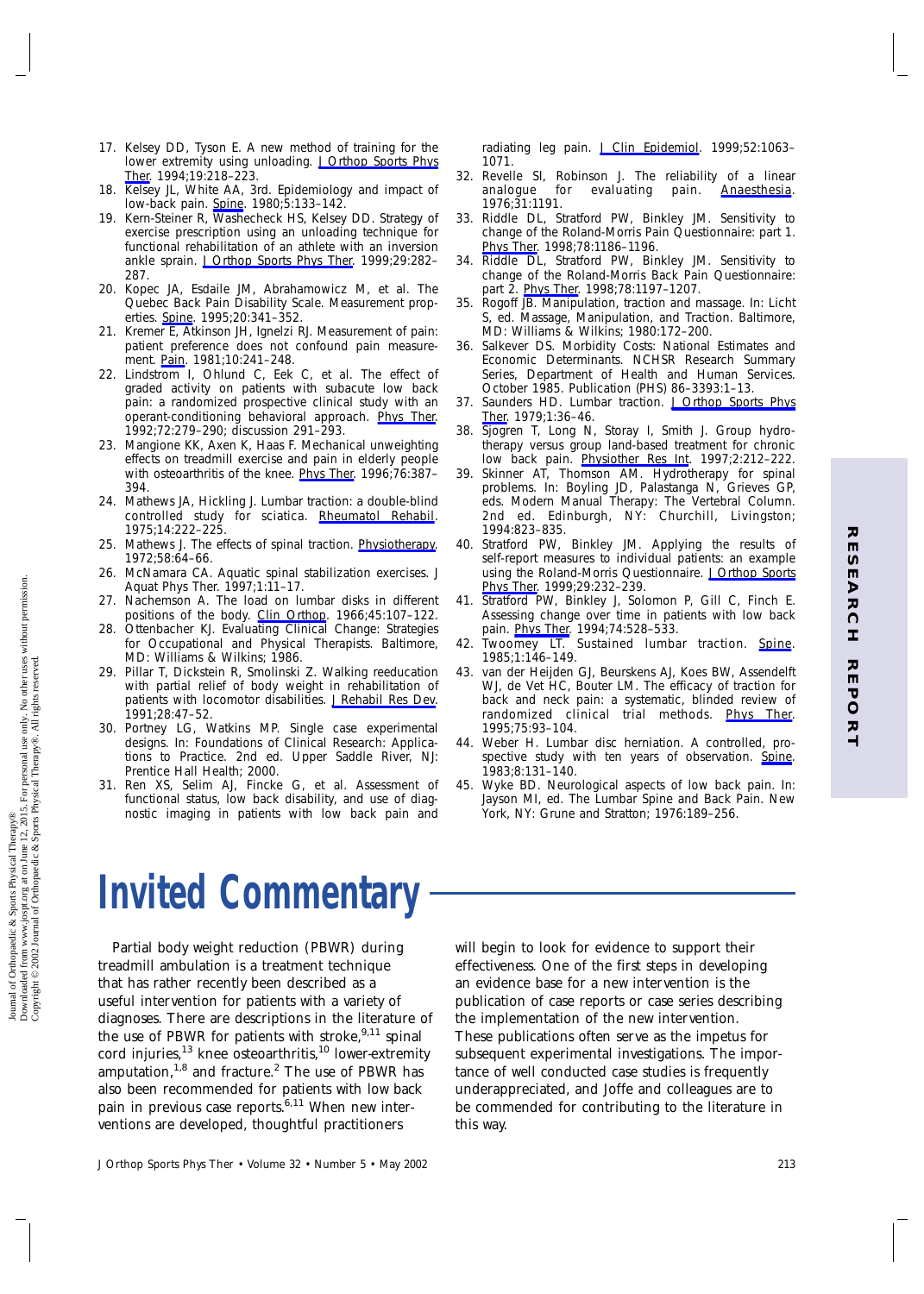Downloaded from www.jospt.org at on June 12, 2015. For personal use only. No other uses without permission. Journal of Orthopaedic & Sports Physical Therapy®<br>Downloaded from www.jospt.org at on June 12, 2015. For personal use only. No other uses without permission.<br>Copyright © 2002 Journal of Orthopaedic & Sports Physical Therap Copyright © 2002 Journal of Orthopaedic & Sports Physical Therapy®. All rights reserved.Journal of Orthopaedic & Sports Physical Therapy®

One valuable aspect of case series for new intervention techniques is the description of the technique itself. With respect to PBWR, the questions that exist typically involve how much weight reduction should be used, and the pace and duration of ambulation. Although Joffe et al recommend beginning with 85% to 95% reduction in trunk weight, it appears the authors actually do what most therapists do when using PBWR—use adequate weight reduction to produce the desired decrease in symptoms, then reduce the weight gradually over subsequent treatments until the patient can ambulate symptomfree without PBWR. It has been our experience that most patients treated with PBWR for low back pain require between 20% and 40% reduction in body weight initially to achieve adequate symptom relief, and when PBWR exceeds about 60%, ambulation can become difficult because of the excessive reduction in weight bearing. From the figures in this article, the 6 patients had initial body weight reductions ranging between 39% and 67%. Flynn et al,<sup>5</sup> in a study of healthy men, reported that a 20% reduction in body weight provided an average reduction in peak vertical ground reaction forces of about 23%. It is currently unknown how much reduction in ground reaction force is helpful for patients with low back pain, and the amount certainly will vary among individual patients. The best method for determining the initial amount of weight reduction may require further investigation.

Overall, the results for the 6 patients described by Joffe et al are generally positive. The charts provide an excellent visual representation of the progress of the individual patients with respect to pain and disability (Roland-Morris) scores. These are two very relevant outcome measures. As pointed out by the authors, the charts tend to indicate improvements during the PBWR phase that exceed those achieved during the initial exercise phase; however, no distinction can be made between the natural history of low back pain recovery and an actual treatment effect from the PBWR given the study's design. Future research will need to use control groups who do not receive PBWR to determine the true usefulness of this treatment beyond standard exercise therapy. In addition, future studies will need to compare patients with low back pain who receive treadmill training without PBWR to those receiving PBWR. It is possible that the benefit of PBWR observed by the authors is strictly due to the ambulation itself, irrespective of any body weight reduction. Though current clinical practice guidelines<sup>3</sup> advocate the use of lowstress aerobic activity such as treadmill walking, the question remains whether or not PBWR offers an improvement beyond simple treadmill walking.

One temptation that exists when a new intervention technique is described is to adopt it as a panacea for all patients of a particular type. This may be particularly enticing in the treatment of patients with low back pain since few interventions have been shown to work consistently, and methods for subgrouping patients are not well defined. No reflective practitioner, and certainly not the authors of this article, would advocate the use of PBWR for all patients with low back pain. When considering a new intervention such as PBWR, we must ask the question that underlies the concept of clinical classification: ''What characterizes the patients who really stand to benefit from this particular intervention?''

Joffe et al begin to implicitly answer this question through the establishment of their inclusion criteria for this study. The authors included patients between the ages of 18 and 65 years with symptoms of low back and leg pain. The duration of symptoms had to be between 1 and 6 months. Although the authors do not offer a specific rationale for these criteria, it appears that they believe PBWR to be most beneficial when lower-extremity symptoms are present. The authors did not require patients to have self-reported difficulties with walking in order to participate in the study. According to the data in the table, the 3 patients who did have problems with ambulation (patients 1, 2, and 6) experienced the largest decreases in disability scores (15, 17, and 14 points, respectively). These 3 patients also happened to be the oldest patients in the study. In our previous work, we have described PWBR as an intervention particularly useful for patients fitting into a flexion classification.6 Patients placed into a flexion classification are characterized by a preference for flexed postures (eg, sitting) versus extended postures (eg, standing or walking).4 These patients are typically older, usually report limitations in walking tolerance and often have degenerative, stenotic findings on imaging studies.7 The results reported by Joffe et al appear to support the hypothesis that the patients most likely to benefit from PBWR are older individuals with selfreported limitations in walking and a preference for sitting. Further work is required to determine with certainty which patients will receive the greatest benefit from PBWR. The results reported by Joffe et al indicate that this is a line of research that is worth pursuing.

Julie M. Fritz, PT, PhD, ATC Department of Physical Therapy University of Pittsburgh Pittsburgh, PA

#### **REFERENCES**

<sup>1.</sup> Adler JC, Mazzarella N, Puzsier L, Alba A. Treadmill training program for a bilateral below-knee amputee patient with cardiopulmonary disease. *[Arch Phys Med](http://www.jospt.org/action/showLinks?pmid=3426386) [Rehabil.](http://www.jospt.org/action/showLinks?pmid=3426386)* 1987;68:858–861.

<sup>214</sup> J Orthop Sports Phys Ther • Volume 32 • Number 5 • May 2002